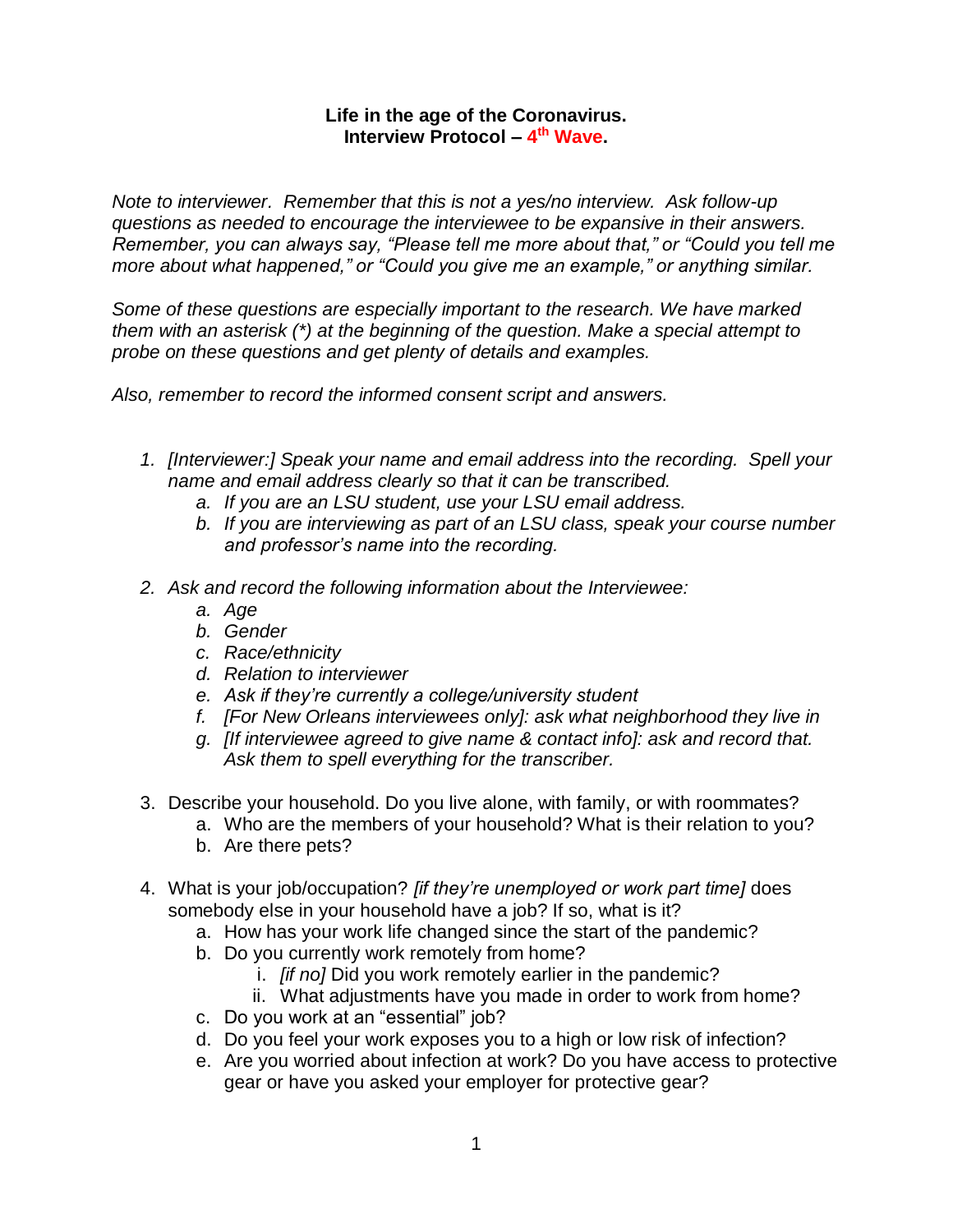- i. Do you think your employer has taken adequate precautions? Have their policies changed over the course of the pandemic? *[if change]* Do you think the changes are for the better or worse? Why so?
- ii. Have you quit or considered quitting?
- iii. Do you fear a trade-off between having a job with income and being exposed to infection?
- f. Since the start of the pandemic, have you been laid off or furloughed at any point?
	- i. *[if no]* Do you fear being laid off or furloughed?
	- ii. *[if yes]* Did you receive unemployment payments? Were they enough to compensate for your job loss?
	- iii. Have you been able to return to your old job or find another job? What changes have you faced? Did your employers change working conditions? Talk about what has happened.
	- iv. *[if returned to work]* What were some factors that influenced your decision to return to work? If you received unemployment insurance due to a furlough, did that impact your decision?
	- v. Did you return to work before you felt it was safe? *[if yes]* How do you feel about it?
- 5. I want to ask some questions about precautions, lockdowns, and the stages of opening up.
	- a. What covid safety laws/orders are in effect where you live? (e.g., mask mandate, vaccination mandates, stay-at-home order, limited seating capacity for businesses, travel restrictions). Do you feel safer as a result?
	- b. Compared to earlier in the pandemic, do you now go out of the house more? What things do you do now that they're allowed? (e.g., traveling, restaurants, bars, salons, barbers, fitness center or gym, stores or malls, water parks, team sports, etc.)
		- i. Are there still things you avoid?
		- ii. How do you feel about the reopenings are you in favor or against?
		- iii. How have your shopping habits changed during the pandemic? Have you been shopping online or gone back to more in-person shopping?
	- c. Do you feel like social gatherings have become more common again? Have you attended a social gathering recently? How do you feel about gatherings at this stage?
	- d. Do you feel covid safety laws/orders are a burden or unfair? Do most people adhere to the mandates?
	- e. Overall, do you feel people have become exhausted with the precautions and are starting to ignore them? What are your feelings on this?
	- f. How do you feel about students returning to school this semester? (K-12 or college). Is it going better or worse than you expected?
		- i. *[if the interviewee has children, or children significant in their life]* What has your children's school experience been like? What are the policies in place for your child's school? Have the policies changed over the course of the pandemic? How do you feel about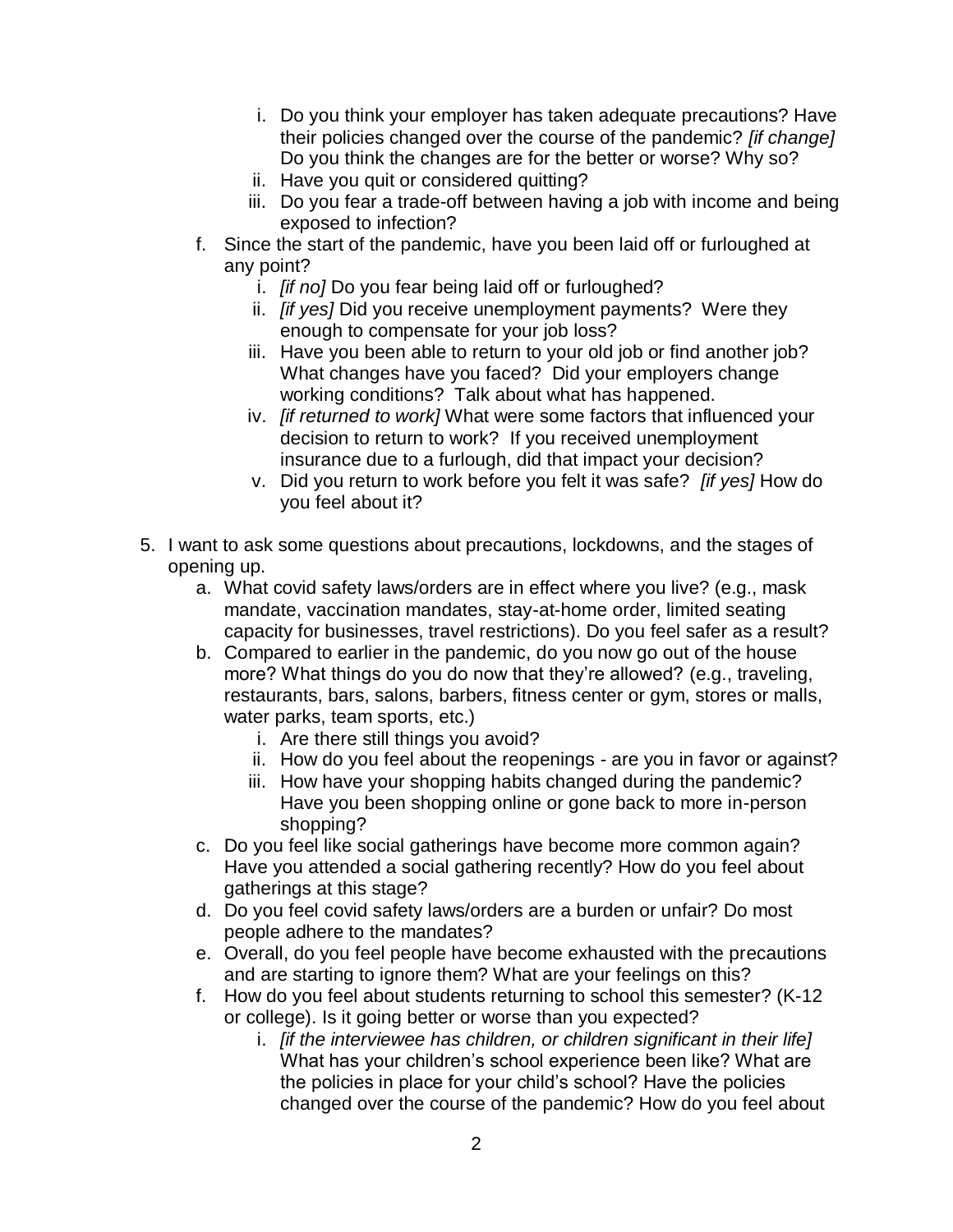the policies? Which policies do you prefer? Do you think there will be an impact on students' academic abilities?

- 6. Contacts with people outside the home.
	- a. Have you had an internet connection throughout the pandemic? A reliable phone?
		- i. *[if no]* Do you feel this has affected you in any way? How so?
		- ii. *[if yes]* What has your experience with this been? Have your online activities changed if you've been spending more time at home?
		- iii. Have you invested in better internet or cell phone services because of the pandemic?
	- b. How do you have contact with people outside the home?
		- i. In person, By telephone, Online (e.g., Zoom, social media), Other.
	- c. Do you have more contact with some people than you did before Covid? Is it remote? Have some relationships improved since Covid?
	- d. What people do you have contact with? (family & friends, neighbors, colleagues at work, officials or agencies).
		- i. Do most people you have contact with agree or disagree with you about how we should respond to the pandemic?
		- ii. \*Have you felt increased tensions or avoidance between people due to disagreements about Covid response? Tell me about this. *[Interviewer: these tensions are an important, but sensitive topic. Please probe for answers here, but use your judgement so as not to offend the interviewee.]*
		- iii. Has anyone you have contact with outside the home tested positive for Covid? What about other members of your household? How did you cope with that or respond? How did members of your household cope or respond?
- 7. Psychological Impacts
	- a. How has the pandemic affected you emotionally?
	- b. Have you felt cut off or lonely at any point during the pandemic? Do you feel that way now?
		- i. *[if they've felt an improvement]* What led you to feel less isolated? Have you found more ways of connecting with others? Have you been seeing more people?
		- ii. *[if they still feel lonely]* What do you think would help improve your situation? Have you tried things that did or didn't help?
	- c. Have you heard of other ways people are coping with the pandemic?
- 8. Assistance
	- a. Do you have people who can assist if needed? (e.g., family, friends, colleagues, others).
	- b. Do you feel able to assist others? In what ways? (e.g., delivering food, donating medical supplies, donating blood, making face masks).
	- c. If you were to lose your job, what could you do to get income?
		- i. Could you get food assistance or unemployment insurance?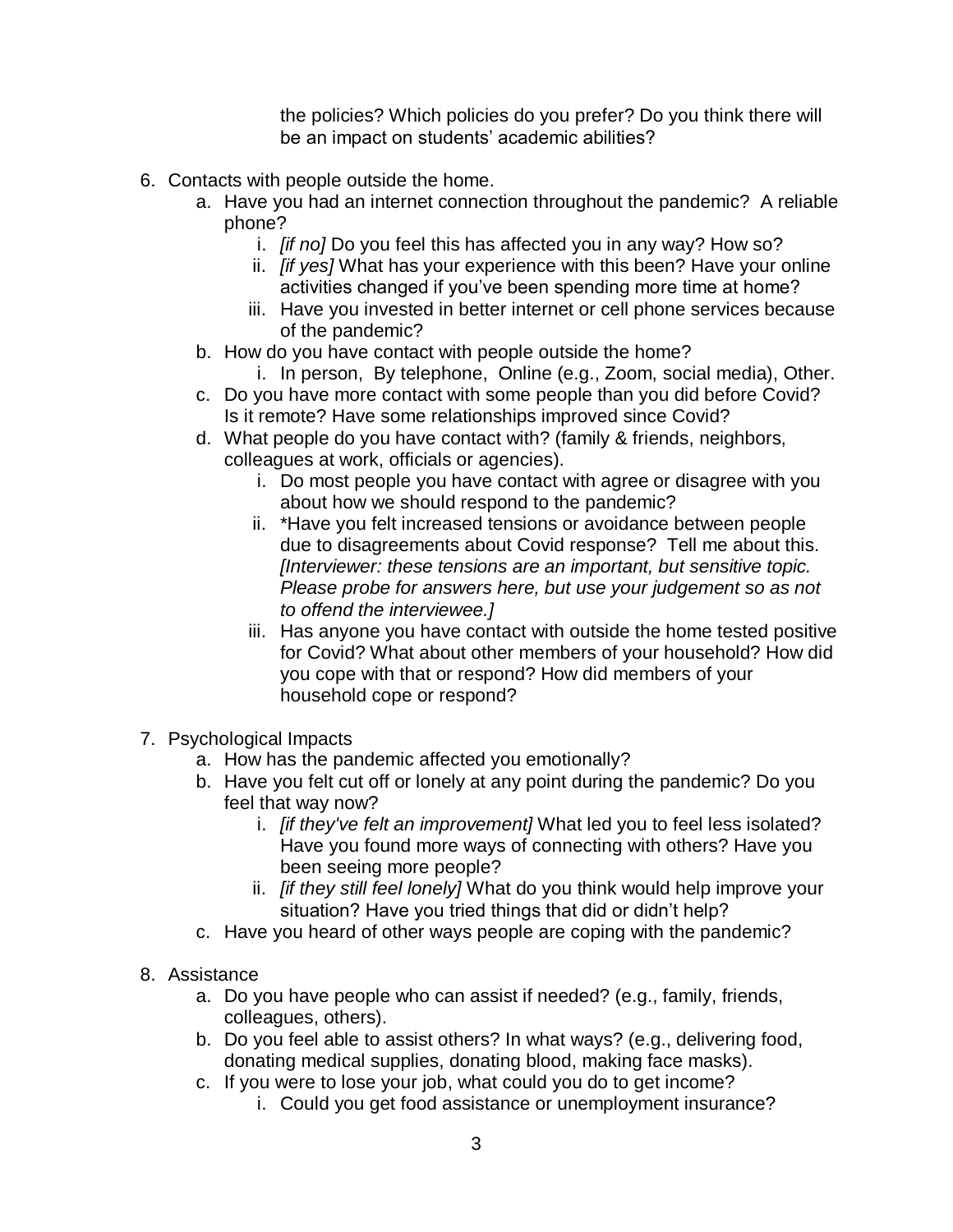- d. Could you get medical assistance if needed? Do you have health insurance? Is it adequate? Do you have a doctor if needed?
- e. Do you need childcare? Can you obtain it, & are there issues with it?
	- i. Do you face trade-offs with childcare & employment? How do you handle that, or what have you tried?
- f. Do you anticipate any trouble or have you had any trouble with rent/mortgage payments? Do you know of anyone who is facing hardship with regards to housing?
	- i. Are there any policies that have helped (such as the eviction moratorium)? Are there policies you feel are still needed?
- 9. How do you generally get information about the pandemic? (e.g., friends, family, neighbors, social media, local, state, or federal government, the CDC, the news).
	- a. What news outlets do you prefer? (e.g., CBS News, The New York Times, Fox News)
	- b. Do you trust the information you're getting? Which sources do you trust most? Trust least?
	- c. Do you feel like your social media habits have changed throughout the course of the pandemic? For example, do you feel you use social media more/less frequently, or for different reasons than before the pandemic.
	- d. Do you feel that social media has become more political since the pandemic began? *[if yes]* What sites? (e.g., Facebook, Twitter, Instagram)
- 10.Problems, dangers, fears
	- a. Compared to earlier in the pandemic, in this past month, how worried have you been about you, your friends, and your family contracting covid?
	- b. In the past month, have you worried about access to essential things or services? (e.g., food, prescription medications, phone, internet, sanitation, soap, hand sanitizer, disinfectant wipes). Has your access changed over time? Compared to months ago, are you now more or less worried?
	- c. Are you worried about a lack of hospital beds? Are you worried about a shortage of doctors, nurses, and other medical personnel to treat Covid patients? Are you worried that hospitals can't treat people with non-Covid medical issues because they're filled with Covid patients?
	- d. Do you worry about people gathering & spreading the virus? Members of your household? People in your neighborhood? People at work? Are you more or less worried since the pandemic started?
	- e. \*Do you worry about crime in the neighborhood and whether the police or authorities could/would help?
		- i. Have you perceived a rise in crime since the pandemic began? *[if yes]* Do you think it's due to the pandemic? How so?
	- f. Do you worry about substance abuse in the neighborhood? Inside the household?
	- g. Do you worry about domestic violence in the neighborhood? Inside the household?
	- h. Do you worry about disturbances or noise in the neighborhood? Or on the contrary, do you worry that things are too quiet?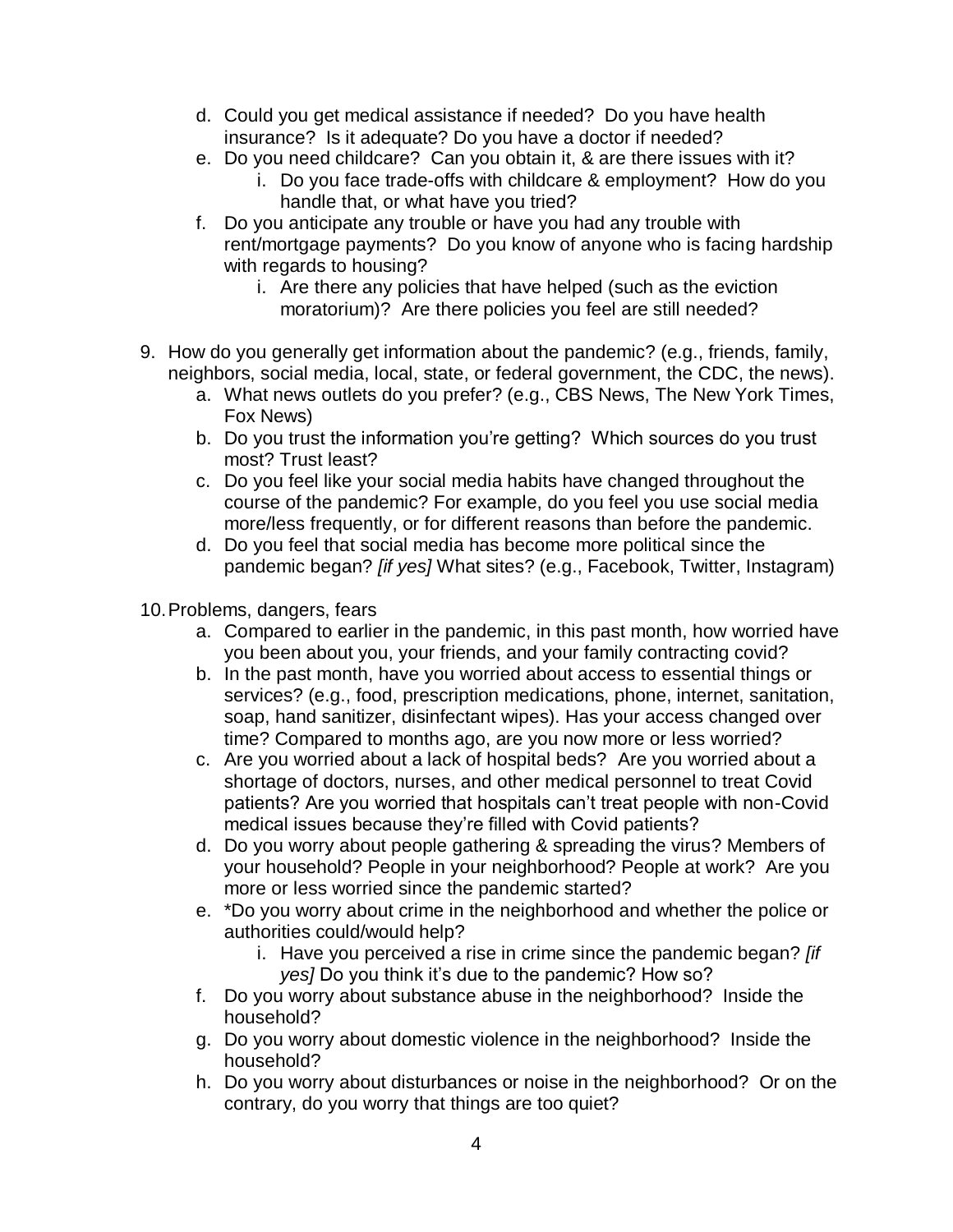- i. Have you gone to demonstrations against police violence, because of the elections, because of mask mandates, or any others? (Which ones?) Do you fear that infections have or will increase because of the demonstrations?
- j. How do you feel about the various demonstrations?
- 11.\*Community organizations
	- a. \*Do you hear about community organizations helping in the pandemic? What kind? Religious, neighborhood, ethnic, arts groups, sports groups
		- i. What kind of services or assistance do they provide? Have their services changed over the course of the pandemic? *[Common types of assistance: food, rent, financial, health services, mental health services, etc.]*
		- ii. Did any community organizations start providing new services or finding new ways of providing services?
	- b. \*Do you have contact with community organizations?
		- i. Do you participate in community organizations? Do you give assistance to others? What kind?
		- ii. Do you receive assistance from community organizations? What kind?
	- c. \*Have you heard about community organizations that had to shut down or reduce their services because of the pandemic? Have they been able to resume providing services again?
	- d. \*Do you belong to a service organization that currently has activities? (e.g., Rotary Club, neighborhood association).
	- e. Do you participate in any group gatherings online? (e.g., book clubs, reconnecting with old friends, religious services, bible study groups).
		- i. What about virtual playgroups for your children?
		- ii. Are you happy with these activities? Do you feel more connected or less connected than before the social distancing?
- 12.\*In the past, when there was a disaster or emergency, people could come together in person to work for recovery. Have you seen new or inventive ways that people are working together to respond to the pandemic, especially considering that it's not as easy to come together in person? Please describe what you're seeing.
	- *a. [Interviewer: Please probe on this question to get as much response and as much detail as possible. This is one of our most important questions.]*
	- b. Are people in your community/ neighborhood more or less active than before the pandemic? Please describe what you're seeing. Have you met neighbors you hadn't met before the pandemic?
- 13.Speaking of disasters, I'd like your thoughts about when people experience both a disaster and Covid together. For instance, the people of Louisiana, Florida, and other places regularly experience hurricanes, and the West Coast has been having wildfires.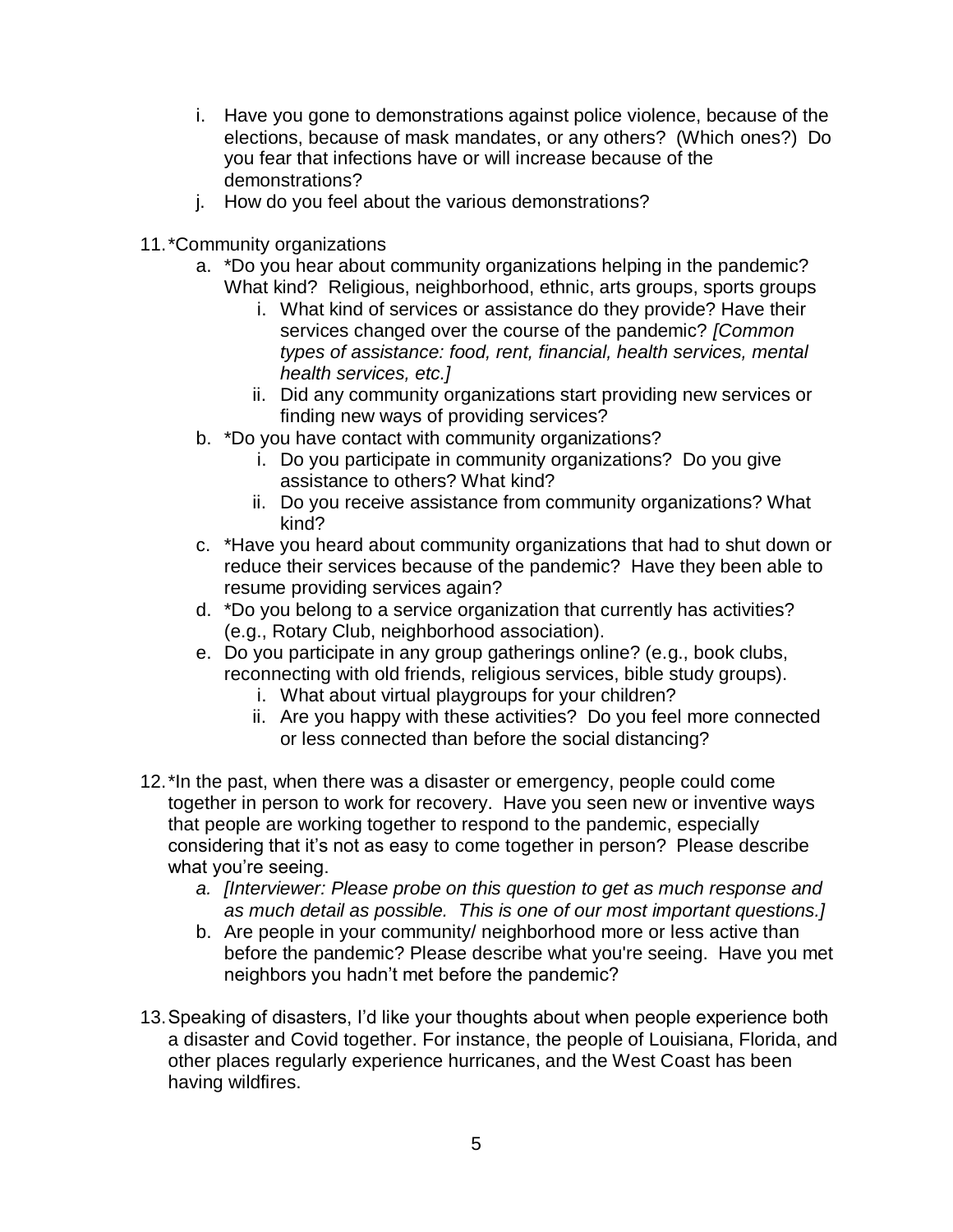- a. Have you been affected by a disaster, for instance, Hurricane Ida, or Hurricane Laura or Hurricane Delta last year, or the wildfires in the West?
	- i. *[if they've been affected]* how long did you experience the effects of the disaster? Or, are you still experiencing them? What impact did the disaster have on you or your community? (e.g., property damage, financial, mental health, injury)
	- ii. *[if they've been affected]* Did the risk of Covid infection make you afraid in the course of the disaster?
	- iii. *[if they've been affected]* What did you do to mitigate Covid risks during a disaster or disaster recovery?
- b. From your own experience or what you've heard, how did these disasters affect the Covid situation?
	- i. Was there more risk of infection because of a natural disaster?
	- ii. How did people respond? For instance, did fear of Covid make people neglect disaster safety? (e.g., not evacuating, avoiding hotels, Airbnbs, or shelters). Or on the contrary, did the disaster lead people to neglect Covid precautions? (e.g., worry about property damage, prolonged loss of power and/or Internet).
	- iii. Did Covid interfere with people's attempts to recover from a disaster? What disaster recovery troubles have you experienced or heard of?
- c. Any other thoughts about Covid during a natural disaster?
- 14.Vaccines and Variants
	- a. Have you, or will you, get vaccinated for Covid? Why or why not?
		- i. *[If they have been vaccinated previously]* If a 3rd dose or booster shot becomes available to the public, will you get it? Why or why not?
		- ii. What have you learned about the 3rd dose so far? Who or which sources did you get the information of the booster shot from?
	- b. Do you have any at risk family members who have chosen not to get the vaccine? How are you handling that decision?
	- c. Some Americans are distrustful of the vaccine. Have you observed distrust among some groups? Why do you think that is?
	- d. Have you encountered any campaigns aimed at increasing awareness of the vaccine? Do you recall who has organized those campaigns?
		- i. How do you feel about lotteries or other measures to encourage people to get vaccinated?
	- e. Do you feel that there is much misinformation about vaccines that affects people's decisions on getting vaccinated? What do you think are the sources of any such misinformation, and where do you think people hear about misinformation?
	- f. How do you feel about vaccination mandates, that is, requiring people to get vaccinated?
		- i. Does it matter to you whether a vaccination mandate comes from an employer, a school or university, the government, or some other source?